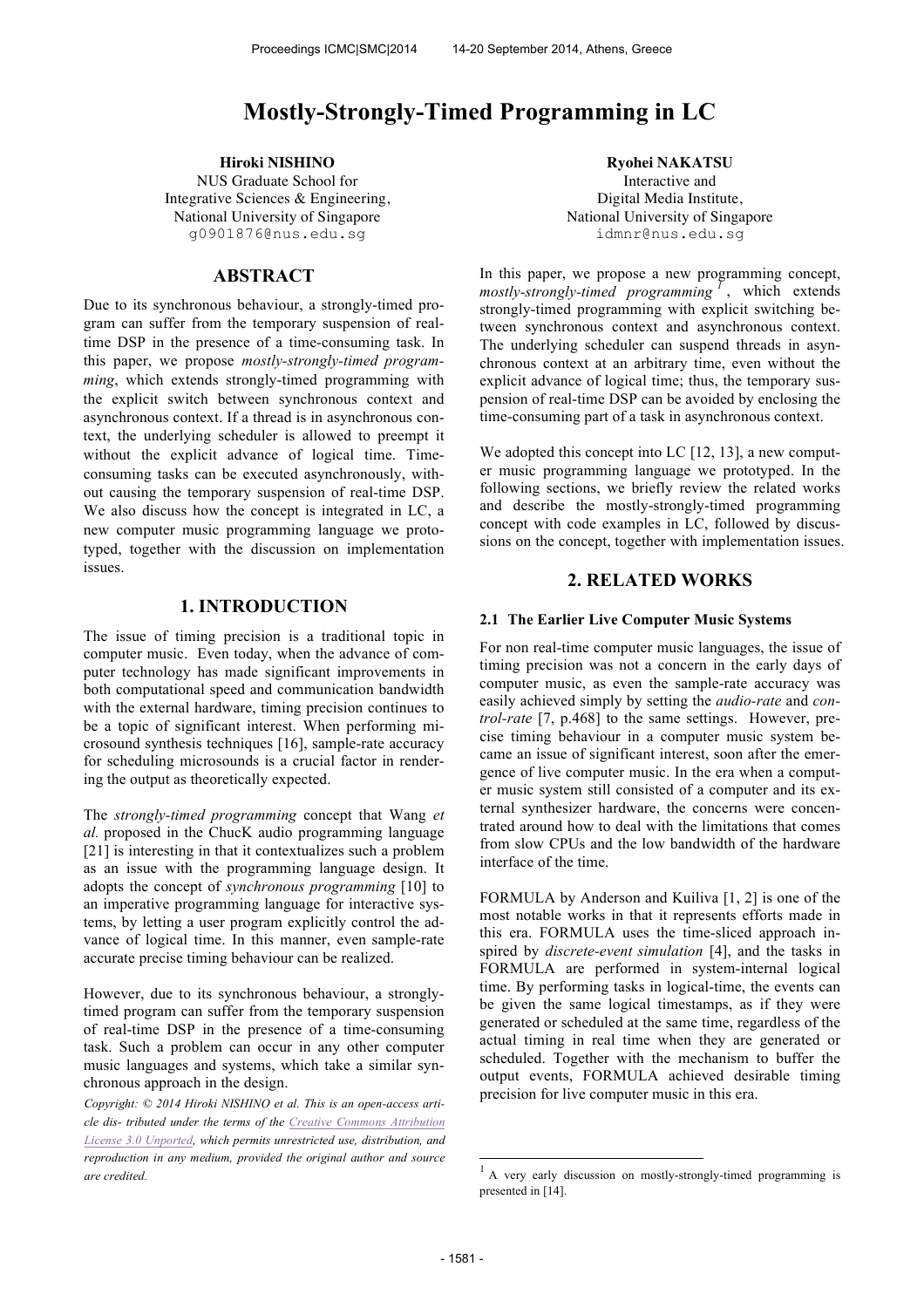#### **2.2 Stand-Alone Live Computer Music Systems**

After stand-alone real-time sound synthesis is made possible on a personal computer, the issue of timing precision was again raised. As computer music systems must process the compositional algorithms and real-time DSP simultaneously, the software design for such a computer music system had to be investigated. The popularization of microsound synthesis techniques also led to the demand for more precise timing behaviour.

#### *2.2.1 The separation between audio computation thread and compositional algorithms thread(s)*

One of the approaches taken in the design of computer music systems is to perform the real-time sound synthesis in a separate process (or a separate thread) with higher priority and perform compositional algorithms in other processes (or threads). This approach is still frequently seen in many computer languages. For example, Super-Colllider [22] consists of two processes, *scserver* (the sound synthesis server) and *sclang* (the interpreter for its programming languages). *Impromptu* [19] also performs sound synthesis in a different thread than the compositional algorithms. The sound synthesis software frameworks and libraries are also frequently designed with the same approach. For example, both *Jsyn* for Java [8] and *CsoundXO* for python [11] are designed in this manner.

This approach can avoid the suspension of real-time sound synthesis, as all the compositional algorithms, including a time-consuming compositional task, are performed in a different thread/process. Instead, this makes it significantly harder to synchronize sound synthesis with the compositional algorithms. Generally speaking, the synchronization between threads and processes in today's operating systems are not so fine-grained to realize sample-rate accurate timing precision in such a software design.

#### *2.2.2 The synchronous approach*

To achieve better timing precision, many computer music languages and systems take the synchronous approach, which is based on the *ideal synchronous hypothesis.* In the ideal synchronous hypothesis, "all the computations are assumed to take zero time (that is, all temporal scopes are executed instantaneously)" *and* "during implementation, the ideal synchronous hypothesis is interpreted to imply the system must execute fast enough for the effect of the synchronous hypothesis to hold" [9, p.360].

```
01: -- define a function to print a message
02: -- repeatedly, every 1 second.
03: function printer(message)<br>04: while true do
       while true do
05: print(message)<br>06: wait(1) -- wai
06: wait(1) -- wait 1 second<br>07: end
       07: end
08: end
09: -- start ticking:
10: go(printer "tick")
11: -- start tocking after 0.5second:
12: go(0.5, printer "tock")
```
**Figure 1**. A simple example of a LuaAV program [20].

In practice, when designing a real-time computer music system, the ideal synchronous hypothesis is interpreted to imply that real-time DSP must be blocked until the system finishes processing all the scheduled tasks and the system must execute all the tasks before the deadline for the next DSP cycle. To achieve such behaviour, the execution of the compositional algorithms and the audio computation are normally interleaved in one thread.

While many widely-used languages are implemented with this synchronous approach<sup>2</sup>, LuaAV [20] provides an interesting design exemplar for textual computer music languages, in that it utilizes collaborative (or nonpreemptive) multi-tasking by coroutines to achieve synchronous behaviour. Figure 1 describes a simple LuaAV example [20]. In LuaAV, the user code is executed as a coroutine within the software framework. By calling the *wait* function<sup>3</sup> (as seen on line 06), the current coroutine explicitly yields so that the underlying sound synthesis framework can perform the audio computation.

After the given duration has passed, it resumes the coroutine. The *go* function calls are made to execute new coroutines on line 10 and line 12.

As coroutines can yield and resume much faster than native threads, it is easy to realize the fine-grained synchronization and synchronous behaviour between the compositional algorithms written as coroutines and sound synthesis, when performing both in the same audio computation thread.

#### *2.2.3 Strongly-timed programming*

The strongly-timed programming concept proposed by Wang *et al.* in the ChucK audio programming language [21] is also of significant interest in that it clearly puts this issue of precise timing in the context of the programming language concept. While most synchronous programming languages are designed for *reactive sys* $tems<sup>4</sup>$ , ChucK targets interactive systems<sup>5</sup>, with an exclusive focus on audio programming. As a variation of synchronous programming, ChucK integrates the explicit advance of logical synchronous time within an imperative programming language.

Figure 2 illustrates a simple strongly-timed program in ChucK [21, p.43]. As seen on line 10, logical time is explicitly advanced by a user program. The audio output is computed only when logical time is advanced<sup>6</sup>; if there exists any active thread that is still being executed, the audio computation is blocked.

<sup>&</sup>lt;sup>2</sup> For instance, "audio and message processing are interleaved in Pd" [15].

<sup>3</sup> The *wait* function can also wait for a certain event to occur.

<sup>&</sup>lt;sup>4</sup> Reactive systems are "computer systems that continuously react to their environment at a speed determined by this environment"[10].

<sup>&</sup>lt;sup>5</sup> Interactive systems are computer systems that "continuously interact with their environment, but at their own rate" [10].

<sup>6</sup> Similar to LuaAV, a ChucK program can wait for a certain event; the thread of execution can be suspended and logical-time can be advanced until the occurrence of the event.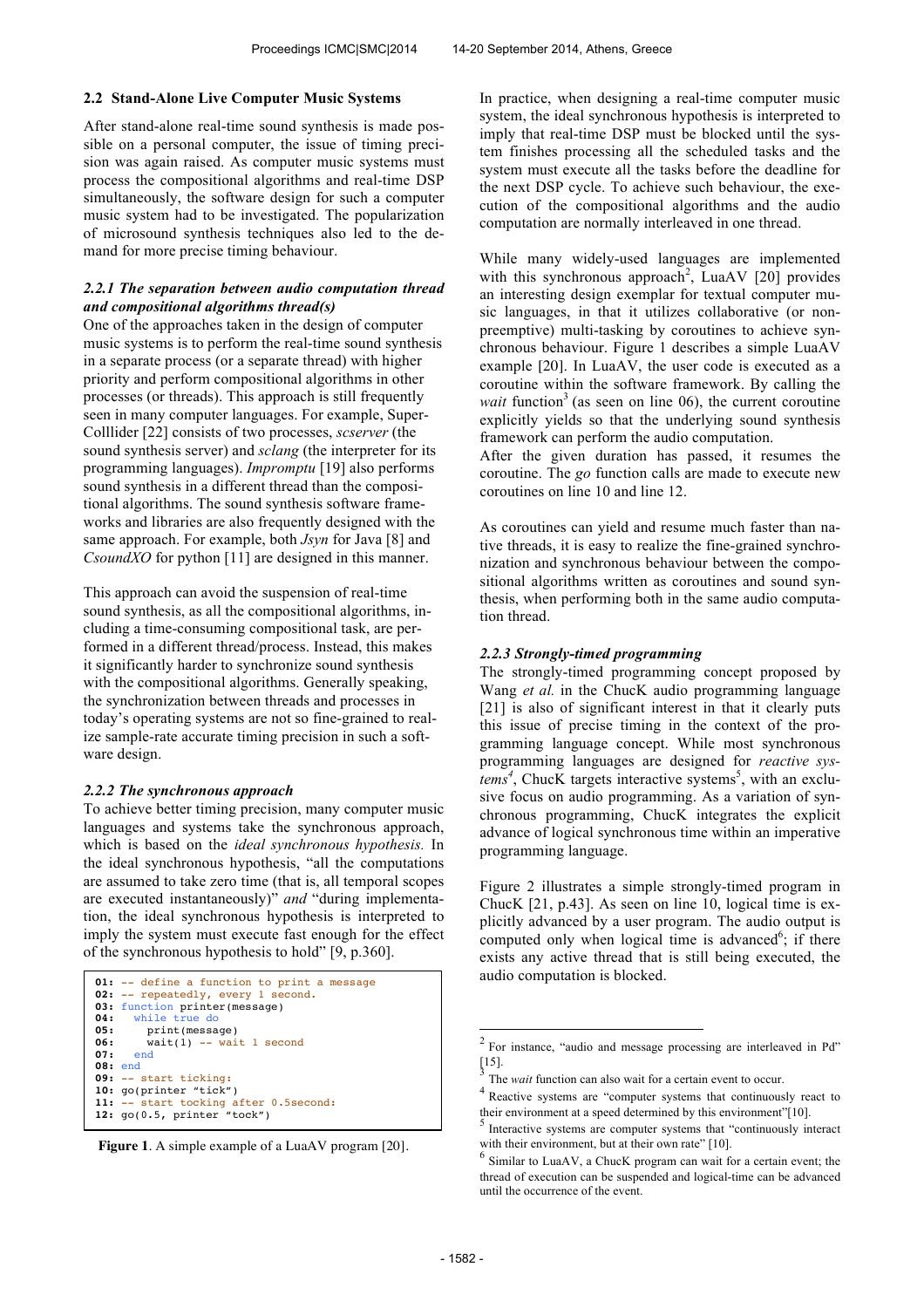While there may be a certain degree of similarity between the Figure 1 LuaAV example and the Figure 2 ChucK example, it should be emphasized that strongly-timed programming itself is not directly associated to any particular implementation strategy; while the concept may be implemented by translating a strongly-timed program to another program that utilizes coroutines, which would look similar to the LuaAV example, it is also possible to implement a virtual machine that executes the bytecode generated by its own compiler as in ChucK. There can be various implementations of a strongly-timed programming language, as it is purely a programming concept.



**Figure 2.** A simple strongly-timed program in ChucK [21, p.43].

# **3. MOSTLY-STRONGLY-TIMED PRO-GRAMMING**

#### **3.1 Extending the strongly-timed programming concept with asynchronous/preemptive behaviour**

While the synchronous approach can realize fine-grained timing precision, due to the underlying ideal synchronous hypothesis, a time-consuming task can temporarily suspend real-time DSP, since audio computation is blocked until the task is finished. Such a situation is clearly not desirable in live computer music.

The proposition of strongly-timed programming implies that this problem can be considered as a problem of the programming concept applied to the language, not just as an implementation issue. One of the possible solutions suggested from this perspective is to extend the stronglytimed programming concept with asynchronous behaviour.

#### **3.2 The mostly-strongly-timed programming concept**

Based on the idea described above, we propose *mostlystrongly-timed programming*, which extends stronglytimed programming with the explicit switch between the synchronous/non-preemptive context and the asynchronous/preemptive context. In a mostly-strongly-timed program, a thread in the former context is executed synchronously as it is in a strongly-timed program and audio computation is blocked until the thread explicitly advances logical time or waits for an event. On the contrary, in the latter context, the underlying scheduler is allowed to suspend and resume a thread at any arbitrary time if necessary.

In LC, two statements, *sync* and *async,* are provided for explicit context switching. These statements switch the current context to the synchronous context and to the asynchronous/preemptive context respectively. Figure 3 describes an example of mostly-strongly-timed programming in LC. As shown, the *sync* and *async* statements can be nested as desired. As seen in the comments, the time-consuming part of a thread can be preempted when necessary, just by enclosing it within an *async* block; thus, temporary suspension of real-time DSP can be avoided.

```
01: //create/play a sine wave oscillator patch to<br>02: //make the temporary suspension of DSP audible.
03: var p = patch \{04: Sin ~ (440) => DAC ~ ();
05: };
06: p->start();
07:<br>08: //loading 16 large sound files at once from the
09: //hard drive. This can consume lots of time and 10: //temporarily suspend real-time DSP.
10: //temporarily suspend real-time DSP.<br>11: for (var i = 0; i < 16; i += 1){
11: for \frac{\text{var}}{i} = 0; i < 16; i == 1)<br>12: //load sample0.wav- sample15.
12: //load sample0.wav- sample15.wav
13: LoadSndFile(i, "sample" .. i .. ".wav");
13: LoadSndFile(i,<br>14: }
15: 
16: //this infinite loop suspends the DSP forever;<br>17: //it doesn't advance logical time at all,
17: //it doesn't advance logical time at all,<br>18: //while the thread is in the 'sync' context.
19: /* 
20: while(true){<br>21: }<br>22: */
21:22:23: 
24: //----------------------------------------------
                mostly-strongly-timed programming
26: //----------------------------------------------
27: } 
28: \frac{7}{a}n array with 16 elements.<br>29: var wsarray = new Array(16);
      var wsarray = new Array(16);
30:<br>31: //using an 'async'
31: //using an 'async' statement to switch to the<br>32: //asynchronous/preemptive context, so that the
       //asynchronous/preemptive context, so that the
33: //task can be preempted by the scheduler.
<mark>34: async {</mark><br>35:   //the below doesn't suspend real-time DSP,
36: //as the thread can be preempted this time.<br>37: for (var i = 0; i < 16; i == 1){
37: for (var i = 0; i < 16; i+=1){<br>38: //load sample0.wav- sample15.w
<mark>38:</mark>      //load sample0.wav- sample15.wav<br>39:      LoadSndFile(i, "sample" .. i .. ".wav" );
40: } 
41:42:42: //then switch back to the 'sync' context<br>43: sync {
43: sync {<br>44: //no
44: //now in the non-prepemtitve context.<br>45: //the code is executed with the sampl
45: //the code is executed with the sample-rate<br>46: //accurate timing behavior.<br>47: for (var i = 0; i < 10; i = 1){
46: //accurate timing behavior.
47: for (var i = 0; i < 10; i+= 1){
48: //randomly change the sine wave frequency.<br>49: p.s. freq = Rand(1, 10) * 2220:
49: p.s.freq = Rand(1, 10) * 2220;
50: now += 1::second; 
\begin{matrix} 51: \\ 52: \end{matrix}52: //now switch to the 'async' context again.<br>53: async {<br>54: //extract wavesets from the buffers.<br>55: //the analysis can take time if the sound
             async {
                54: //extract wavesets from the buffers. 
55: //the analysis can take time if the sound<br>56: //data is large. Yet, the below task won'
56: //data is large. Yet, the below task won'<br>57: //suspend real-time DSP as the thread
57: //suspend real-time DSP as the thread<br>58: //is now in the async context.
58: //is now in the async context.<br>59: for (var i = 0; i < 10; i+= 1){
59: for \{var i = 0; i < 10; i == 1\}<br>
60: wsarray[i] = ExtractWavesets(i);<br>
61: }
61: } 
62: } //the end of the async block (lines 53-62)
63: } //the end of the sync block (lines 43-63)
64:65:65: //now we are in the async context (lines 34-)<br>66: //unlike on line 20-21, the below loop does no
66: //unlike on line 20-21, the below loop does not
67: //suspend real-time DSP, since the thread
68: //is currently in the async context.<br>69: while(true){
          while(true){
70: }<br>71: }//the end of the async block (lines 34-71)
```
**Figure 3.** A mostly-strongly-timed programming example in LC.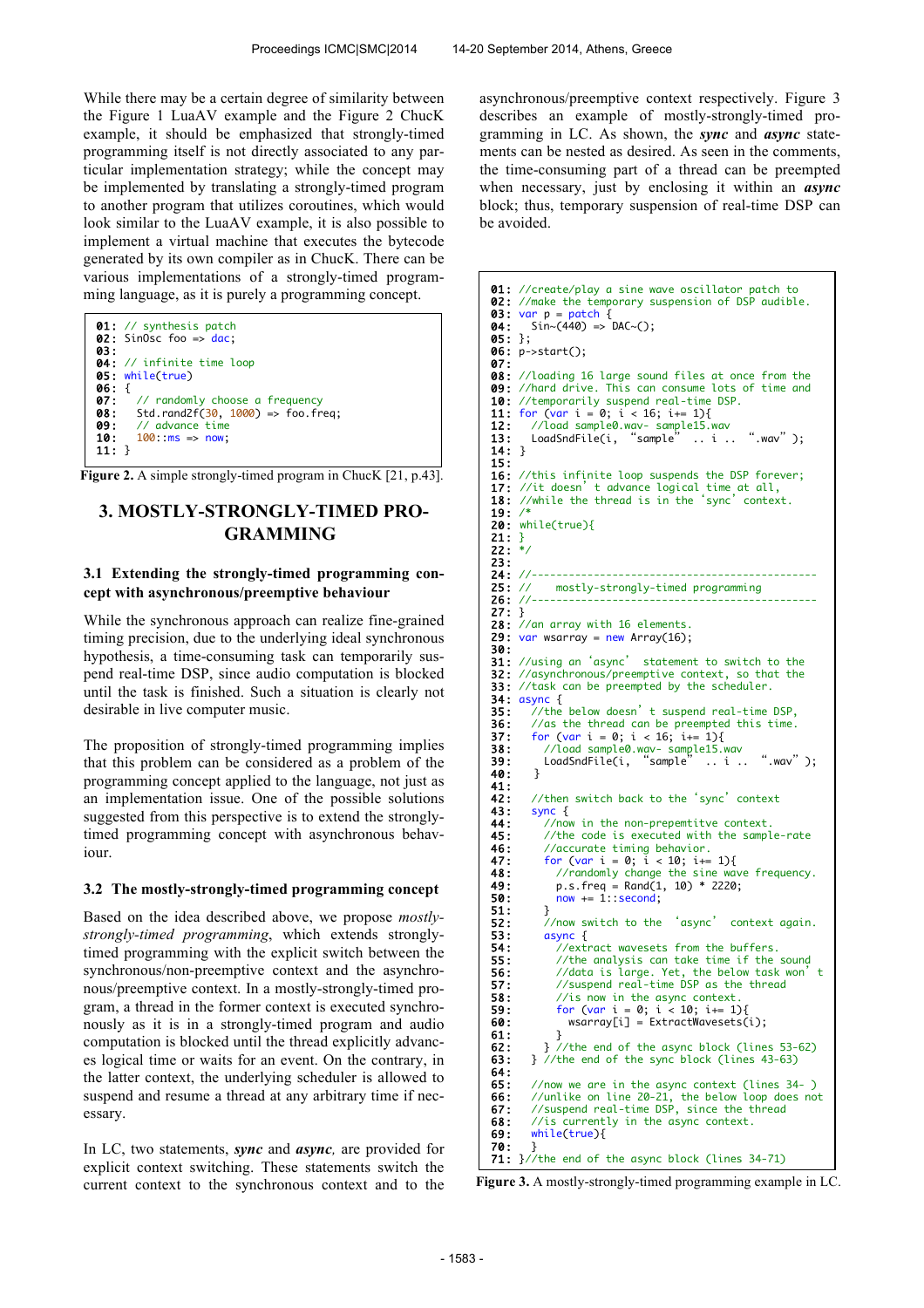# **4. DISCUSSION**

# **4.1 Extending strongly-timed programming with the asynchronous/preemptive behaviour**

As discussed in Section 2, in a computer music system that performs real-time DSP in a separate thread, it is difficult to synchronize the timing between compositional algorithms and real-time sound synthesis. The use of the synchronous approach and logical time may compensate for such a loss of the timing precision to a considerable degree. Depending on how the runtime environment (e.g., virtual machine or interpreter) schedules internal tasks, the predictability and repeatability can be also recovered at least at the logical time level. For instance, the scheduling strategy of the ChucK virtual machine is made highly deterministic and predictable [21].

However, as repeatedly emphasized, due to the underlying ideal synchronous hypothesis, a computer music system built upon the synchronous approach can suffer from the temporary suspension of real-time DSP in the presence of a time-consuming task. As both real-time DSP and compositional algorithms are performed within the same thread, if any task blocks audio computation for a long period, the computer music system may miss the deadline for sound output.

There are various kinds of tasks that can be timeconsuming in computer music. For instance, it would consume a significant amount of time to analyse large sound data. It may be argued that the temporary suspension of real-time DSP can be avoided by dividing a timeconsuming task into a number of sub-tasks, interleaved by the explicit advance of logical time.

Contrary to expectation, this programming pattern is not always realizable. For example, assume that a user wants to load a large sound file from the disk. This task can consume a significant amount of time, as it involves disk access. A user may divide this task into the number of disk accesses to load the sound data a little at a time. Yet, the duration of the I/O block caused by the disk access is unpredictable; there may be other processes accessing the same disk simultaneously, or the disk itself may not be located on the same computer, but on the local area network. In both cases, each sub-task can consume more time than expected.

One of the perspectives suggested by the strongly-timed programming concept is that the issue of timing behaviour can be viewed as a problem with the programming concept applied to the language. This perspective allows further investigation as to wether there can be a programming concept that suits as a solution, temporarily putting the software framework design issues aside, which are more related to implementation.

Based on this perspective, we proposed the mostlystrongly-timed programming concept. As our view of this problem is that the temporary suspension of real-time DSP is rooted in the underlying ideal synchronous hypothesis, our approach is to extend the strongly-timed programming concept by utilizing asynchronous behaviour. By such an extension, mostly-strongly-timed programming intends to avoid temporary suspension of realtime DSP by the explicit switch to asynchronous/preemptive context when performing a timeconsuming task.

Previous works already exist that extend synchronous programming languages with asynchronous behaviour. The target application domain and the background motivation of the mostly-strongly-timed programming concept greatly differ from these works. Berry *et al.* extended *Esterel* [5], a synchronous programming language for reactive systems for *communicating reactive processes*, "where a set of individual reactive synchronous processes is linked by asynchronous communication channels" in [6]. Baldamus and Schneider also discussed the extension of *Esterel* and *PURR* [17] by asynchronous concurrency and non-determinism to describe asynchronous systems and to generate more optimized code in [3].

Thus, these previous works target reactive systems. Their motivations are in communicative reactive processes or in the optimization of the generated code, whereas mostly-strongly-timed programming targets interactive systems, with a significant focus on computer music applications. The motivation here is achieving precise timing behaviour while avoiding the suspending of audio computation; both the target application domain and the background motivation of mostly-strongly-timed programming significantly differ.

# **4.2 The implementation issues**

While strongly-timed programs in ChucK are executed as software threads within ChucK's own virtual machine, it is not difficult to translate it to the programs that utilize coroutines in another language. However, such a simple conversion is not possible for a mostly-strongly-timed program, because the underlying scheduler must be allowed to preempt threads in asynchronous context, at an arbitrary time.

A user may consider it is possible to check if the underlying scheduler is requesting a preemption, by inserting synchronization points into the translated program<sup>7</sup>. As the request status can be actively checked at the synchronization points and a coroutine can yield when the request is made, it seems possible to mimic the preemption. However, this strategy does not work well for the tasks that involve the I/O block as described. For instance, if a native function call is made to load a large file, this single native function call may consume a significant amount of time for disk access. As the compiler or virtual machine

-

<sup>7</sup> The strategy of inserting *synchronization points* into the generated code by a compiler can be also often be seen when implementing a garbage collector. "At such a synchronization point, a test of a global variable indicates if a thread switch is required, and some code is executed if this is the case" [18, p.43], for instance, the code to scan the root objects at the beginning of a garbage collection phase.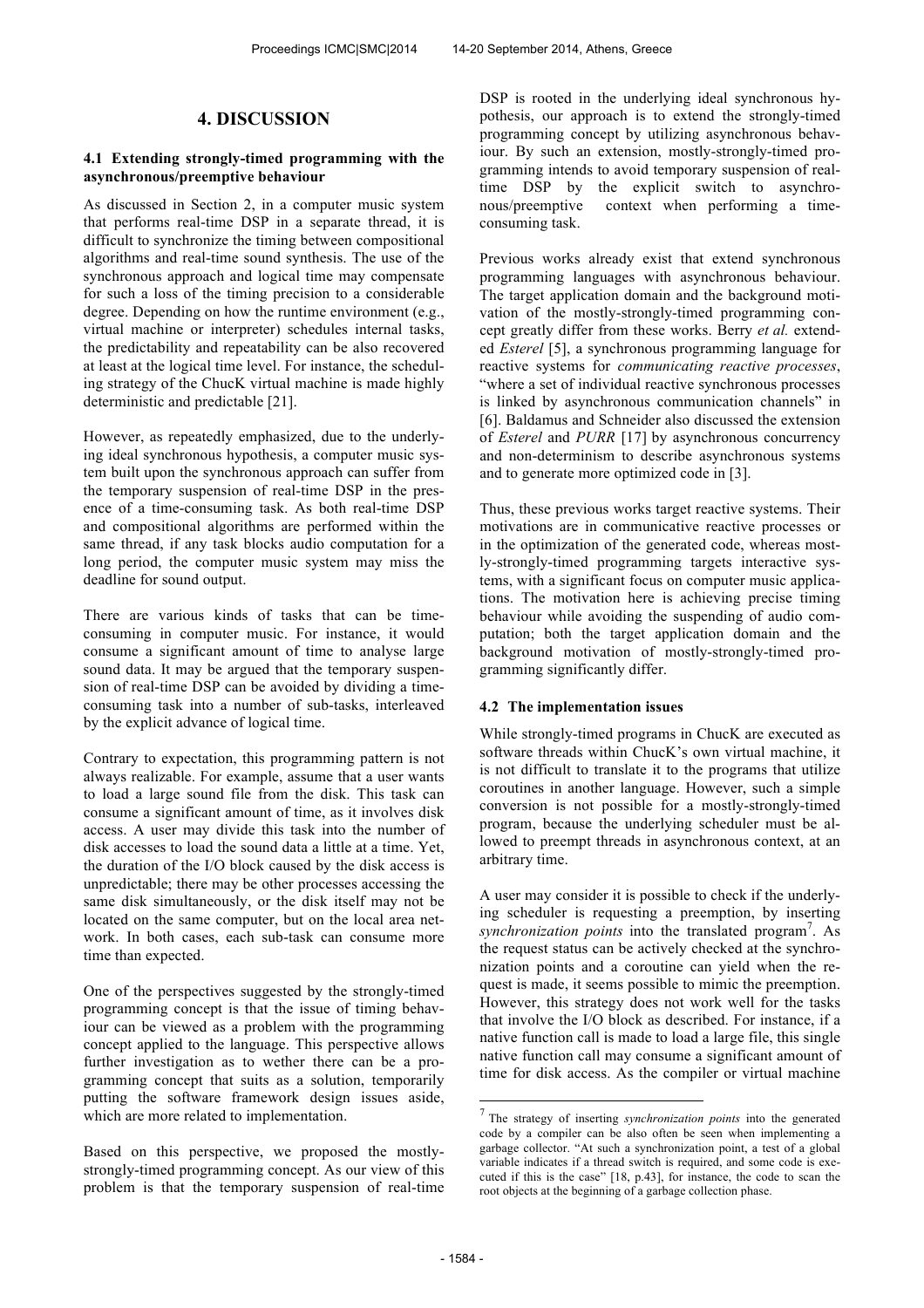cannot simply insert a synchronization point inside a native function, as they are able to into a translated code or into a bytecode, the underlying scheduler cannot perform the preemption until the native function call is over.

Moreover, the *sync* and *async* statements seem irreplaceable with corresponding API functions and may require handling at the virtual machine level, when considering non-local exits, (e.g., execution-time constraints or exception-handling). Figure 4 describes a simple example that involves an execution-time constraint in LC. The *within-timeout* statement can be used to give an execution time constraint in LC. When the execution-time constraint given by the *within* statement is violated, the code immediately jumps to the *timeout* block; otherwise the *timeout* block is simply skipped.

In Figure 4, the code jumps when exactly five seconds have passed from line 05 to line 09. On line 09, the thread already exited *async* context, and *sync* context should be recovered. Hence, there should be no advance of logical time when the code reaches to the *timeout* block; line 09 should be executed right at the timing, when the execution-time constraint is violated (exactly five seconds after line 02 is executed).



**Figure 4.** A simple execution-time constraint example in LC.



 **Figure 5.** An example of performing context switching by the corresponding API function calls.

Assume that a mostly-strongly-timed program is translated to another language, the runtime environment of which is capable of performing preemption in asynchronous context, and assume that the API calls, such as *switchToSyncContext*, *switchToAscynContext* and *setCurrentContext,* can perform explicit switching and be used for recovery of the given context, respectively. Given such an assumption, it could be argued that the Figure 4 example may be translated into a program similar to the Figure 5 example.

However, the code does not work as expected, and these two examples behave differently in a certain situations. In the original Figure 4 example, when the code should jump to line 08, the current context should be recovered, since in synchronous/non-preemptive context, logical time should not be advanced, as described earlier. Yet, in the Figure 5 example, the code is still in the asynchronous context until the *setCurrentContext* API call is made on line 24 to recover the *sync* context. The underlying scheduler may preempt right after the code jumps to the time out block, before line 24 is executed, so that it can avoid allowing the virtual machine to miss the dead line for audio computation. As a result, the preemption would cause the implicit advance of logical time, as the audio computation is performed. Such behaviour clearly differs from the Figure 4 example.

Thus, unlike a purely strongly-timed program, a mostlystrongly-timed program is not well translated into other programs that utilize coroutines. It seems to be desirable to be executed a mostly-strongly-timed program in a runtime environment spefically designed for mostlystrongly-timed programing.

Considering such issues, the current proof-of-concept prototype of LC provides its own bytecode compiler and virtual machine. The virtual machine executes the software threads, which run the user programs, and audio computation is performed within the same native thread inside the virtual machine. Context switching and restoring are managed by the virtual machine, together with other features such as execution-time constraints and exception handling. Some built-in native functions that may cause I/O blocking, such as file access and console output, are implemented so that they can be performed in separate threads when called in asynchronous context so that they do not block audio computation.

While there can be various implementations of the runtime environment for mostly-strongly-timed programming, the current prototype of LC can execute mostly-strongly-timed programs as expected from the concept. The prototype proved that the concept is fairly realizable, without damaging the precise timing behaviour of the original strongly-timed programming concept and the capability of real-time DSP.

# **5. CONCLUSION**

In this paper, we proposed a novel programming concept, *mostly-strongly-timed programming*, which extends